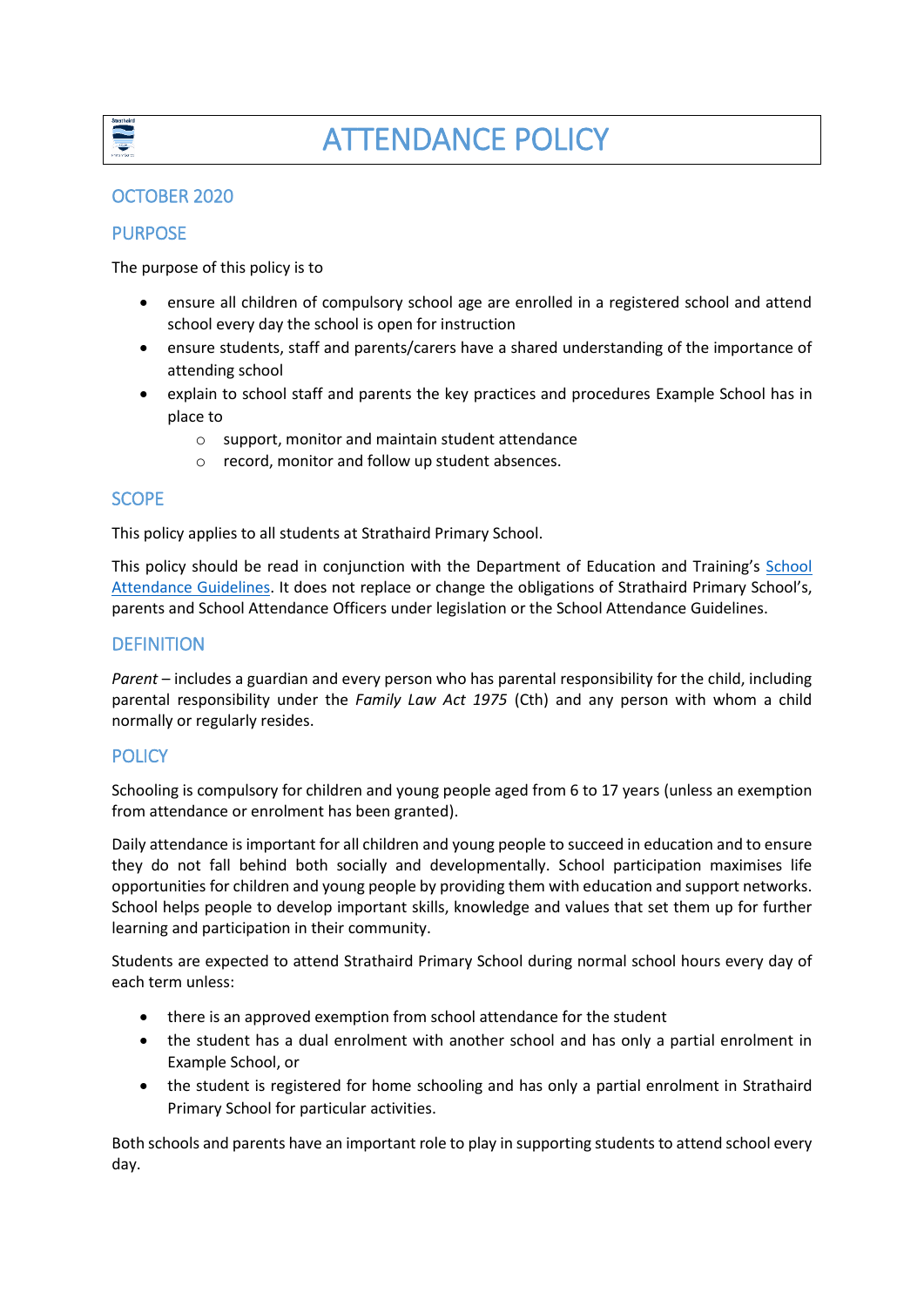Strathaird Primary School believes all studentsshould attend school all day, every day when the school is open for instruction and is committed to working with its school community to encourage and support full school attendance.

Our school will identify individual students or cohorts who are vulnerable and whose attendance is at risk and/or declining and will work with these students and their parents to improve their attendance through a range of interventions and supports.

Students are committed to attending school every day, arriving on time and are prepared to learn. Our students are encouraged approach a teacher and seek assistance if there are any issues that are affecting their attendance.

Strathaird Primary School parents are committed to ensuring their child/children attend school on time every day when instruction is offered, to communicating openly with the school and providing valid explanations for any absence.

Parents will communicate with the relevant staff at Strathaird Primary School about any issues affecting their child's attendance and work in partnership with the school to address any concerns.

Parents will provide a reasonable explanation for their child's absence from school and endeavour to schedule family holidays, appointments and other activities outside of school hours.

### Supporting and promoting attendance

Strathaird Primary School's *Student Wellbeing and Engagement Policy* supports student attendance.

#### Recording attendance

Strathaird Primary School must record student attendance twice per day. This is necessary to:

- meet legislative requirements
- discharge Strathaird Primary School's duty of care for all students

Attendance will be recorded by the classroom teacher at start of the school day and after lunch] using Sentral software].

If students are in attendance at a school approved activity, the teacher in charge of the activity will record them as being present.

#### Recording absences

For absences where there is no exemption in place, a parent must provide an explanation on each occasion to the school.

Parents should notify Strathaird Primary School of absences by:

 contacting reception if it is an unplanned absence, informing the classroom teacher if it is a planned absence.

If a student is absent on a particular day and the school has not been previously notified by a parent, or the absence is otherwise unexplained, Strathaird Primary School will notify parents by SMS. Strathaird Primary School will attempt to contact parents as soon as practicable on the same day of the unexplained absence, allowing time for the parent to respond.

If contact cannot be made with the parent (due to incorrect contact details), the school will attempt to make contact with any emergency contact/s nominated on the student's file held by the school, where possible, on the day of the unexplained absence.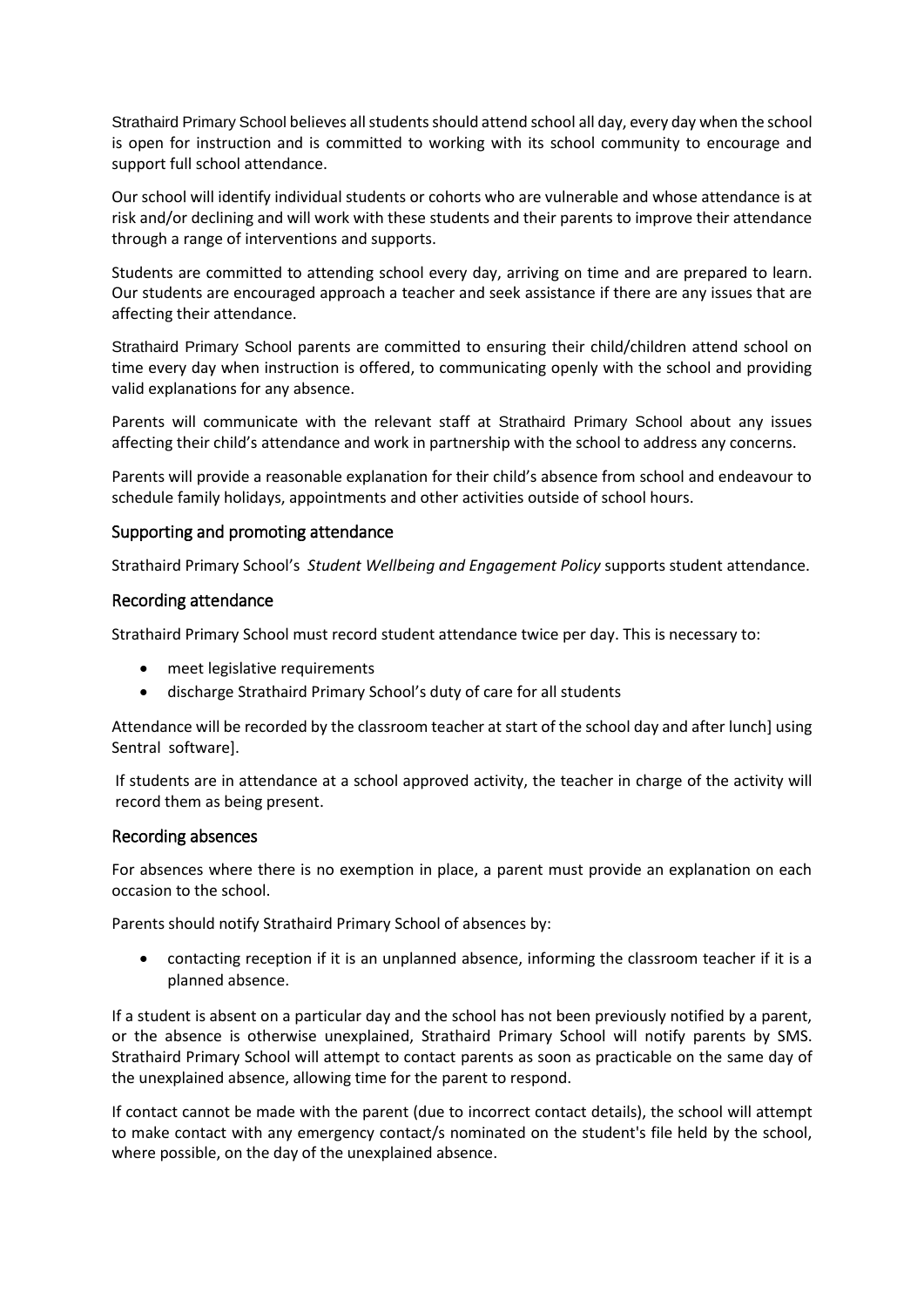Strathaird Primary School will keep a record of the reason given for each absence. The principal will determine if the explanation provided is a **reasonable excuse** for the purposes of the parent meeting their responsibilities under the *Education Training Reform Act 2006* and the School Attendance Guidelines.

If Strathaird Primary School considers that the parent has provided a **reasonable excuse** for their child's absence the absence will be marked as '**excused absence**'.

If the school determines that no reasonable excuse has been provided, the absence will be marked as '**unexcused absence**'.

The Principal has the discretion to accept a reason given by a parent for a student's absence. The Principal will generally excuse:

- medical and dental appointments, where out of hours appointments are not possible or appropriate
- bereavement or attendance at the funeral of a relative or friend of the student, including a student required to attend Sorry Business
- school refusal, if a plan is in place with the parent to address causes and support the student's return to school
- cultural observance if the parent/carer notifies the school in advance
- family holidays where the parent notifies the school in advance

If no explanation is provided by the parent within 10 school days of an absence, it will be recorded as an 'unexplained absence' and recorded on the student's file.

Parents will be notified if an absence has not been excused.

### Managing non-attendance and supporting student engagement

Where absences are of concern due to their nature or frequency, or where a student has been absent for more than five days, Strathaird Primary School will work collaboratively with parents, the student, and other professionals, where appropriate, to develop strategies to improve attendance, including:

- establishing an Attendance Student Support Group
- implementing a Return to School Plan
- implementing an Individual Education Plan
- implementing a Student Absence Learning Plan for students who will be absent for an extended period
- arranging for assistance from relevant student wellbeing staff.

We understand from time to time that some students will need additional supports and assistance, and in collaboration with the student and their family, will endeavour to provide this support when it is required,

### Referral to School Attendance Officer

If Strathaird Primary School decides that it has exhausted strategies for addressing a student's unsatisfactory attendance, we may, in accordance with the School Attendance Guidelines refer the non-attendance to a School Attendance Officer in the South Eastern Victorian Regional Office for further action.

If, from multiple attempts to contact with a parent, it becomes apparent that a student will not be returning to the school, the principal may make a referral to a School Attendance Officer if:

• the student has been absent from school on at least five full days in the previous 12 months where: